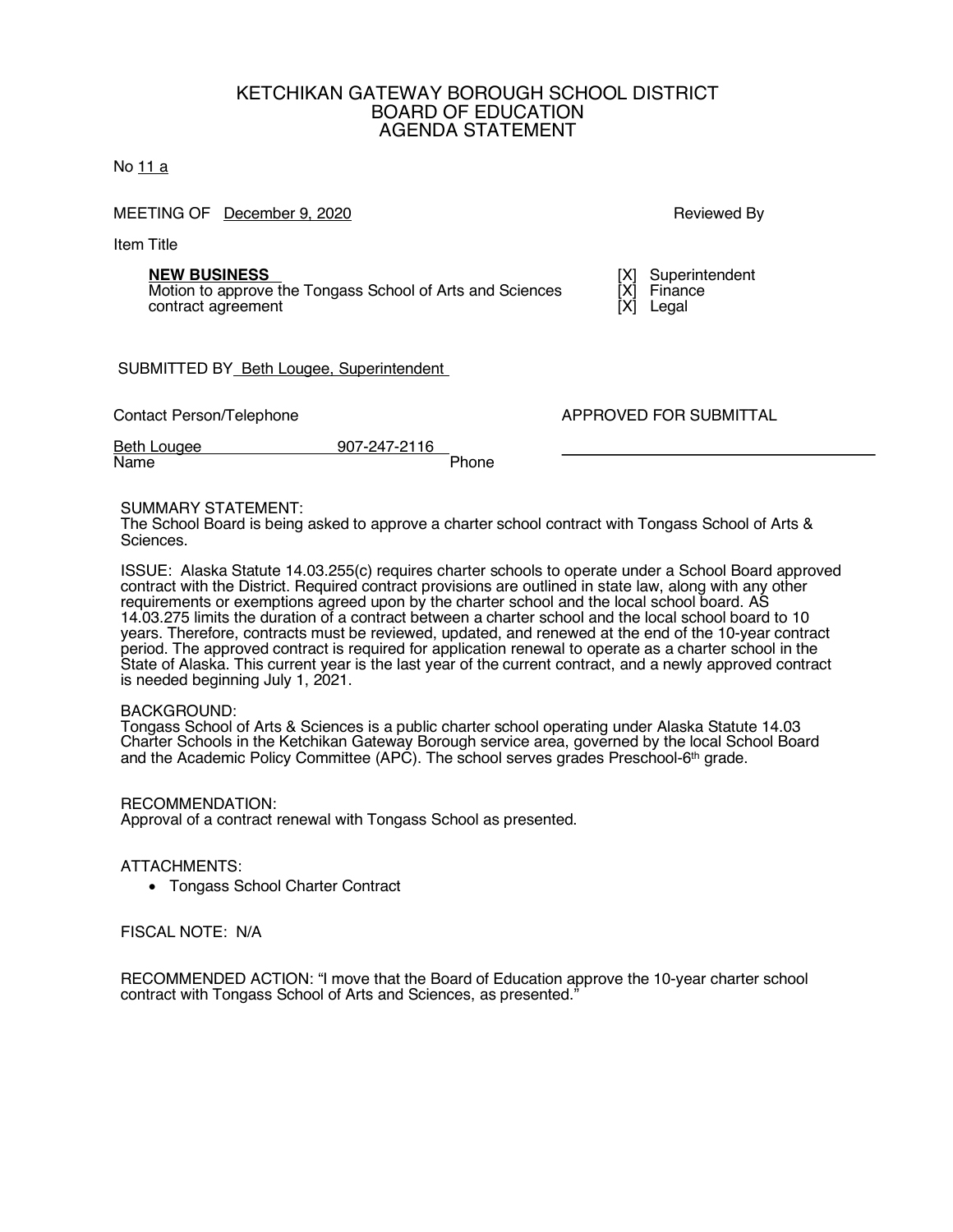Contract with the Ketchikan School Board APC Approval December 7, 2020

## TONGASS SCHOOL OF ARTS AND SCIENCES CONTRACT

THIS AGREEMENT is between Tongass School of Arts and Sciences, whose address is 410 Schoenbar Road, Suite 202, Ketchikan, Alaska 99901 907-225-5720; and the Ketchikan Gateway Borough School District Board of Education, whose address is 333 Schoenbar Road, Ketchikan, Alaska 99901, hereinafter "School Board."

WHEREAS, Tongass School of Arts and Sciences(hereinafter, "Tongass School") desiresto operate within the Ketchikan Gateway Borough School District (hereafter "School District") in conformance with Alaska Statutes 14.03.250-290 and School District policies and procedures; and

WHEREAS, the School Board has reviewed and approved Tongass School's application, subject to amendments or conditions determined by the School Board; and

WHEREAS, the parties contemplate the application, as amended by this contract, between Tongass School and the School Board, will constitute the agreement between the parties regarding the governance and operation of Tongass School;

NOW THEREFORE, in consideration of the mutual covenants and agreements contained in this contract, the parties agree as follows:

Tongass School shall provide an educational program in the School District subject to the terms and conditions of this contract, commencing on the first day of July for the school year 2021. Services will be provided in accordance with the following provisions:

1. Educational Program. Tongass School shall provide an educational program that shall advance students' mastery of basic skill areas including language arts, mathematics, science, and social studies, appropriate to the age of students included in the program. Provision will also be made for physical education, music, art, cultural studies, and instructional technology within the educational program. The educational program shall be designed utilizing the curricula as defined by the Tongass School Application.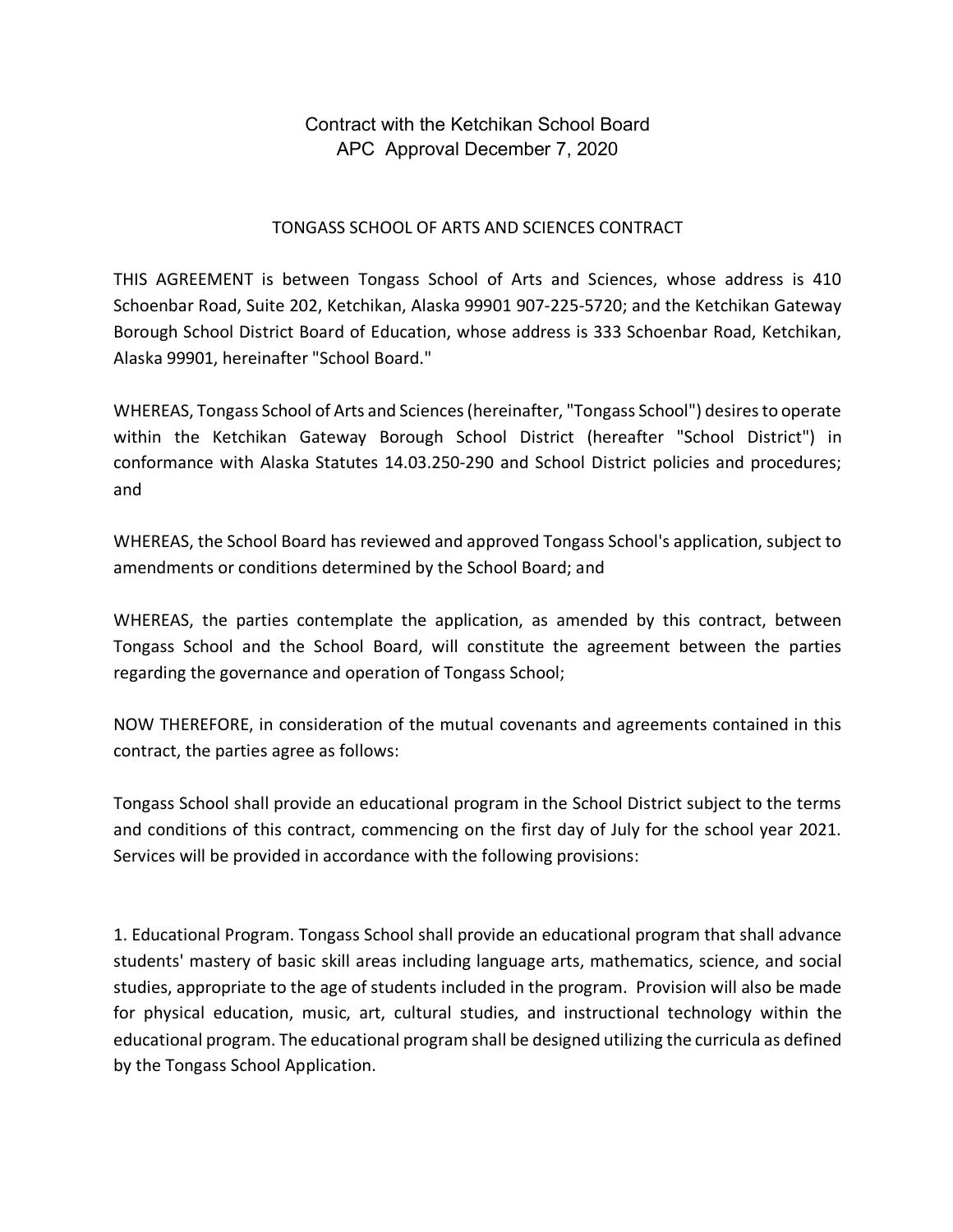The Tongass School will follow the amendment to the Elementary and Secondary Education School Improvement Act of 1988 in accordance with Chapter 1 and Chapter 2. The Tongass School will utilize District services for Special Education, Migrant Education, Indian Education, and other necessary and appropriate services. School District administrative staff will determine how mandated federal programs (e.g., special education, Chapter 1, migrant education, etc.) will be provided. Special programs shall be available to Tongass School students on an equitable basis.

Tongass School will operate in accordance with the Ketchikan School District school year calendar, subject to internal modifications approved by staff and Ketchikan Education Association (KEA)

Each year by October 1, the principal shall oversee the preparation of an annual report which provides an assessment of the Tongass School program. The report, which shall be submitted to the Board during their second regular meeting in October, will include information about:

- a. Enrollment, including continuing enrollment;
- b. Test score data;
- c. Any other relevant assessment data;
- d. Results of family survey;
- e. APC training.

The report shall also include information about funding from all sources, including grants, and in-kind services.

2. Achievement Levels. Tongass School's **2021-2022** educational program shall result in students attaining the specific levels of achievement as described in the Tongass School Annual Report. Tongass School will provide the School Board with revisions of specific levels of achievement and goals of each subsequent school year. These revisions will be included in the Tongass School's annual report for review and approval by the School Board.

3. Admission Policies and Procedures. Tongass School will operate for **ten (10)** years as set forth, and admissions procedures for continuing students from one school year to the next follow. Tongass School shall determine students' eligibility for admission to its program using the criteria described in Section 6, Part 1 of the application.

Tongass School affirms that any eligible student who applies according to the timelines in the Admissions Policy will be admitted, up to the maximum number of students that can be accommodated by the program, grade level or both. Tongass School also affirms that it will not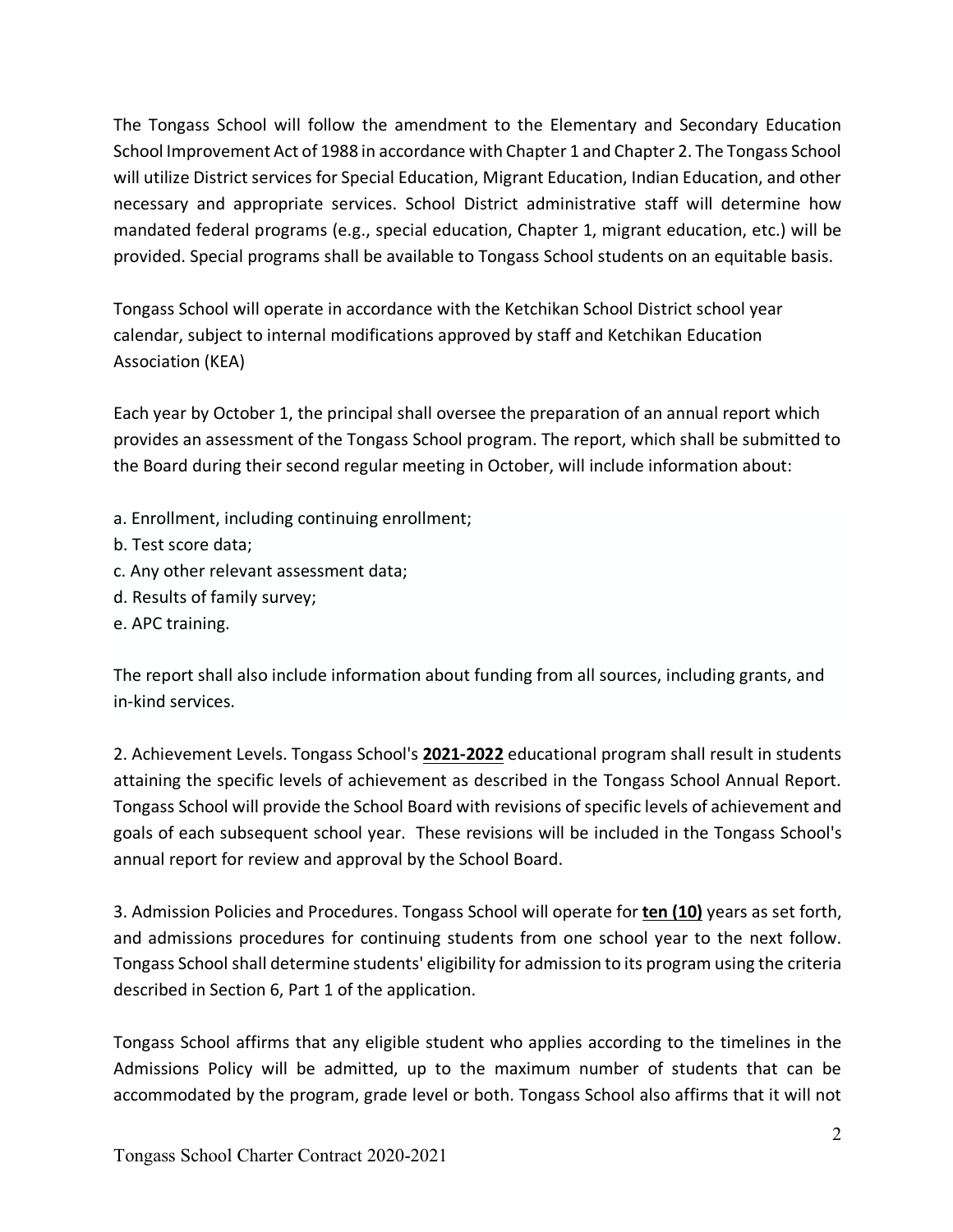discriminate in its policies or program against any individual on the basis of any classification protected under law or District policy.

Because Tongass School is a charter school and submits a budget, based on projected enrollment, to the District by June 1 each year, Tongass School will re-enroll current students and pre-enroll new students in March for the upcoming school year. Temporary enrollment may be granted to students after the March 15 deadline, and is valid only for the remainder of the current school year. For the purposes of re-enrollment for the next school year, these students will not be considered continuing Tongass School students.

4. Administrative Policies and Procedures. Tongass School agrees and warrantsthat it will comply with all other School District policies and procedures except those pertaining to textbook, program, curriculum, scheduling requirements, and other waivers as approved by the School Board. The Tongass School principal shall evaluate Tongass School staff in accordance with Ketchikan School District policies. Any new or revised Tongass School policies must be approved by the School Board. The Tongass School has asked for, and received, a waiver of the District's Conduct and Discipline Policy. (See attached Tongass School policy)

5. Funding: Formula. The School District shall allocate funding for Tongass School based on a perpupil allocation for the pupils enrolled, based upon the following formula (per the approved MOA November 30, 2018, as it may be amended by the parties from time to time, a copy of which is attached as Appendix I and incorporated by reference.):

- a) The amount generated by the students enrolled in the charter school under the state's foundation program (State Funding Formula plus Local Borough Contribution plus any carry over from previous year's operating budget).
- b) Less amounts expended for District Wide Expenses, allocated on a per pupil basis; and
- c) Less building rent: The rental rate for the Charterschools shall be the actual per capita rate of the operational costs of the district. These costs will be allocated between the two schools based on the proportion of the building area used by each school. The Charter schools will pay the district-wide actual operations and maintenance costs other than utility and custodial costs represented by the portion of the district-wide building square footage represented by the Valley Park Campus (district maintenance costs). The district maintenance costs shall be calculated based upon the average actual maintenance and operations expenditures, excluding utilities, for the prior three years.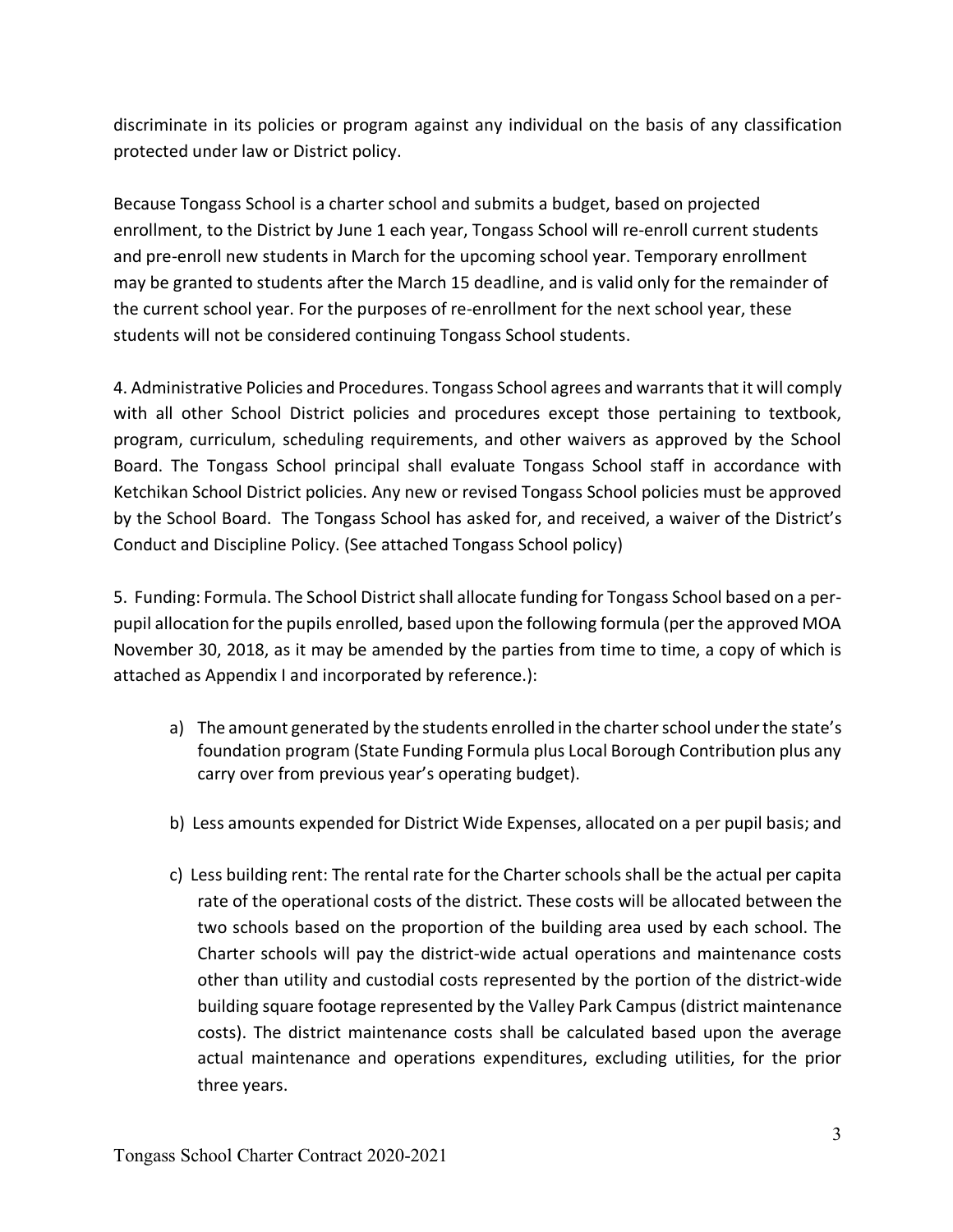In addition, the Charter schools will directly pay utility costs of sewer, water, electricity, and heating oil out of their operational budget. The facility costs for each of sewer, water, garbage and electricity will be divided by 2 between the Charter schools. Heating oil will be allocated based on a square footage that each school occupies. Each Charter school will also directly pay custodial costs for their school out of their operational budget."

For purposes of calculating and allocating rent costs for preparation of proposed charter school budgets by May 1, the actual per capita rate of the operational costs of the district for use in the calculation of the 3-year average for the rental calculation will be based upon the average of the actual costs for the two most recent completed fiscal years and the estimated costs for the current uncompleted fiscal year. The estimated costs for the current uncompleted fiscal year will be based upon the budget for the current uncompleted fiscal year. The actual per capita rate for each fiscal year will be provided to the charter schools in November after the fiscal year has been completed and the books closed for the previous fiscal year.

The funding allocation set forth above is for the purposes of creating a program budget for the charter school for the next year. Actual student enrollments in the charter school (and revenues generated from those enrollments) shall be ascertained in the same manner that the State of Alaska uses to determine student enrollments and state revenues generated in the District. The charter school budget will be adjusted to the ADM based on the preliminary OASIS student count in October (as submitted on the District Foundation Summary) and audited final OASIS numbers as provided by the State's enrollment report (per approved MOA). The District may allocate additional funding for Tongass School based on the approved program for Tongass School; this increase must be approved by the School Board. The School Board must approve all grant applications for Tongass School. The District shall notify Tongass School of any grants awarded to the District that includes Tongass School students.

Tongass School may not charge tuition to students who reside within the school District, and Tongass School may charge fees only as permitted by applicable law or on a wholly voluntary basis.

Funding: less than full funding by Borough, State or Both. If the District funding request is not fully funded by the Borough, if the District State foundation entitlement is not fully funded, or both, District administrative staff will review staffing and funding and will, in consultation with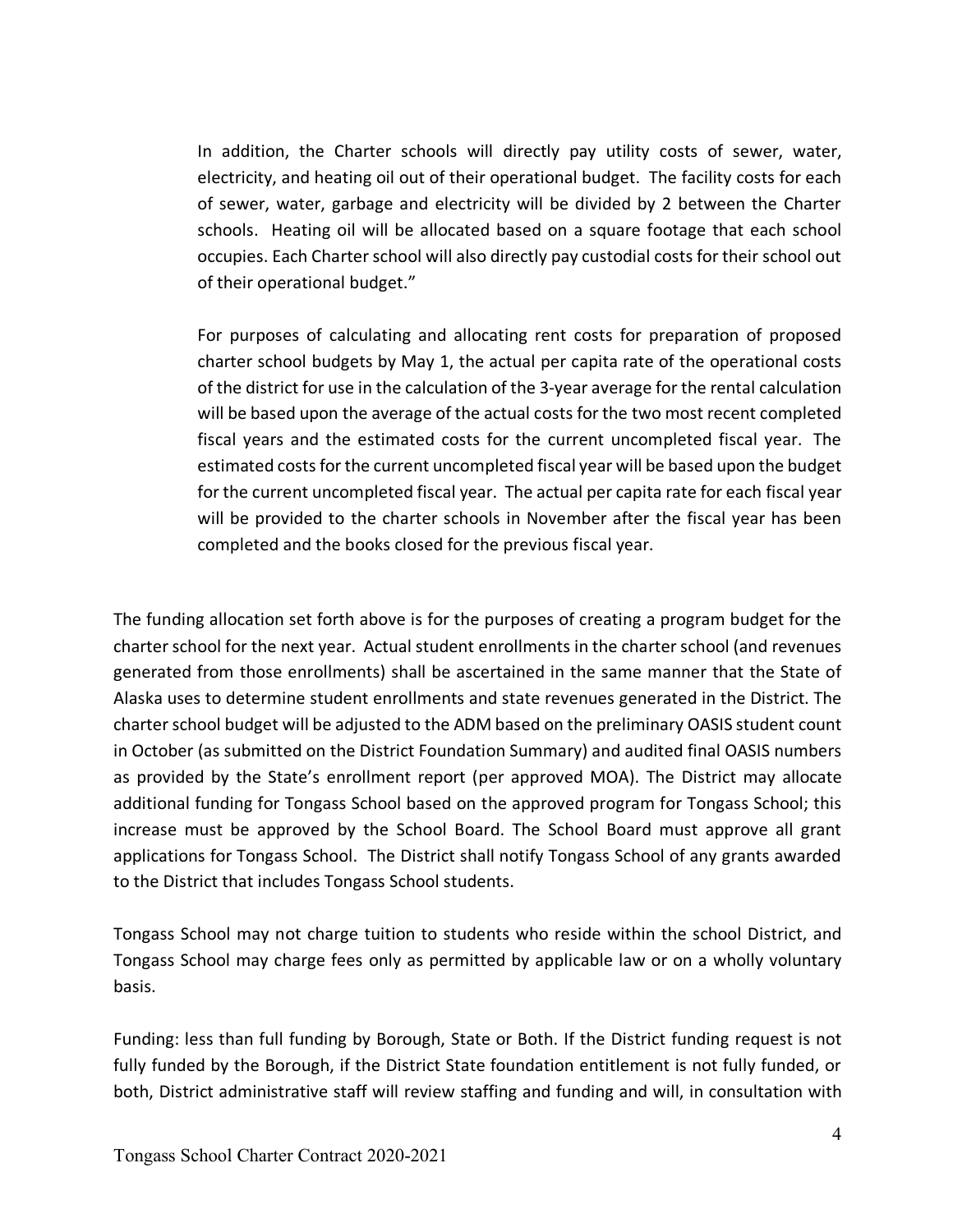the Tongass School APC, make recommendations as appropriate to the School Board. If the District receives funding from the Borough in excess of the minimum local contribution, Tongass School will receive funding on a pro rata basis, as determined by the agreed upon charter school funding formula..

6. Accountability for Receipts and Expenditures. The Tongass School shall provide an annual budget to the administration for approval on or before June 1 of each school year. Tongass School's funding allocation for the next school year and a statement of costs assignable to the Tongass School program budget will be attached as to this agreement. The budget will be amended on an annual basis to reflect any changes in Tongass School's funding allocation or assigned costs for subsequent school years.

Tongass School acknowledges that adjustments to the Tongass School budget may be necessary if the estimated revenues are revised due to School Board, legislative and/or Borough Assembly action.

Tongass School shall account for receipts and expenditures by using and complying with the School District's accounting, audit and other fiscal procedures. Tongass School shall establish, maintain, and retain appropriate financial records in accordance with all applicable federal, state, and local laws as requested. Tongass School agrees that it shall comply with all local, state, and federal requirements for receipt and use of public money.

Tongass School shall operate under the terms of the approved program budget. The Tongass School shall develop a proposed program budget for the anticipated students enrolled in the Tongass School. The budget cycle for Tongass School shall correspond to the School District budget cycle. The Tongass School shall submit the proposed program budget by June 1, preceding the ensuing school year to the School District. The School Board shall approve the program budget, provided it satisfies the requirements of this contract, and applicable federal and state laws and regulations. The program budget shall separately identify all sources of revenues and specify the expenditures of each separate source of revenue. The program budget may include revenues beyond the per-pupil allocation.

7. Location. The Tongass School shall be located at: 410 Schoenbar Road, Suite 202, Ketchikan, Alaska 99901, commonly known as the Valley Park campus. The School Board reserves the right to move the Tongass School to another district facility or to rescind its offer to provide a district facility. Tongass School reserves the right to move Tongass School to a non-district facility.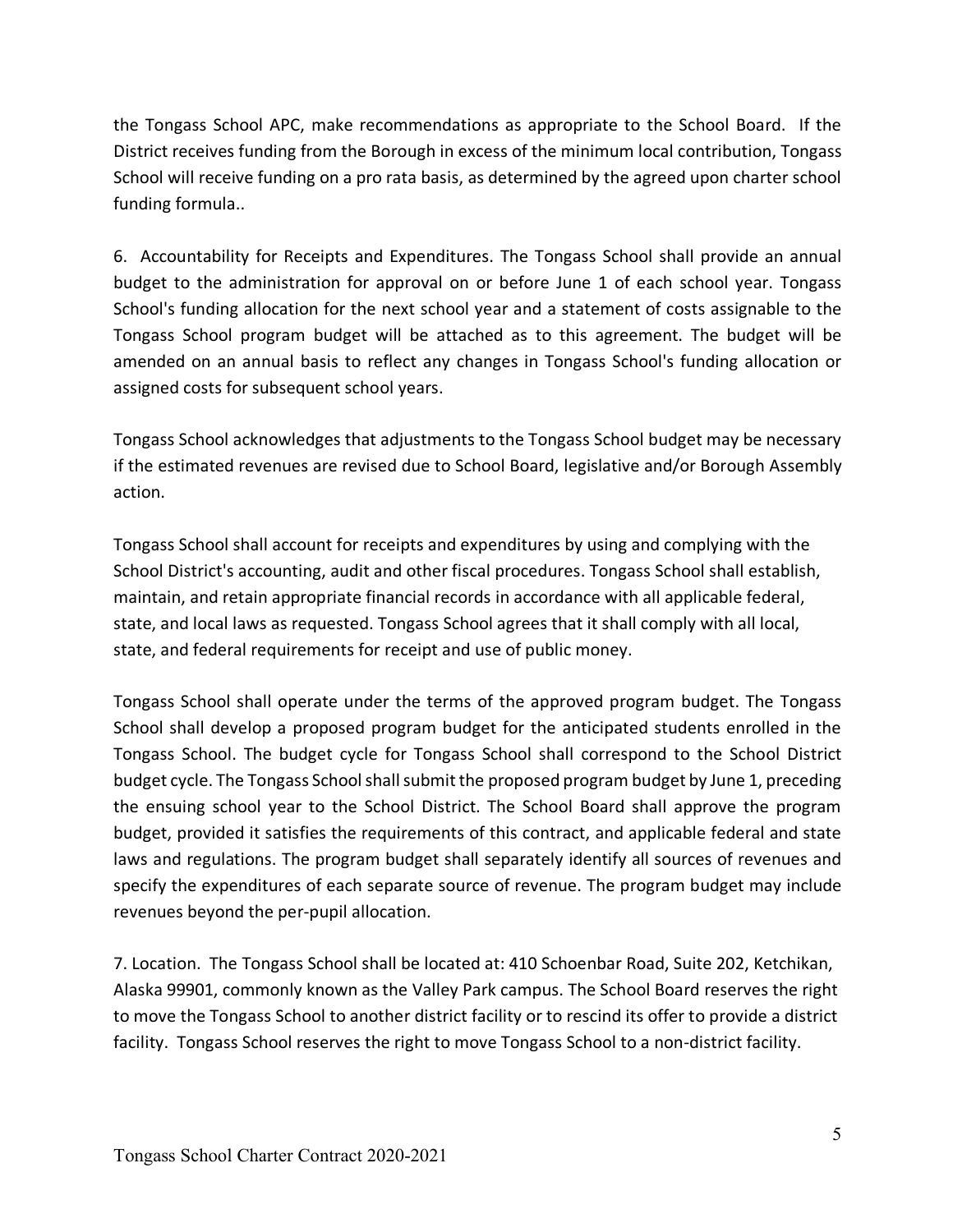8. Teachers. At the time of executing this contract, the following teachers are; by contract, teaching at the Tongass School and have consented to the assignment pursuant to AS 14.03.270(a): Carol Stanton, Alexis Gubatayo, Harmony Rushton, Alison Sebcioglu, Dawn Rauwolf, Clint Shultz, Madonna Hall, Jade Safranek, Melanie Cornwall, Adam Gullen, Lydia Kline, Amy Bauer, Michaela Leslie. Tongass School shall promptly provide the District and School Board with written notice of any proposed changes to the school staff.

Tongass School will utilize the evaluation procedures currently used by the District for evaluation of its certificated personnel and non-certified personnel. Unless the School District, APC, and bargaining unit representing the employee agree to an exemption, all provisions of any existing negotiated or collective bargaining agreement applicable to any employee shall remain in effect while the employee provides services at Tongass School in accordance with AS 14.03.270(b). Tongass School understands and accepts its obligation to abide by the terms of the K.E.A. and K.L.O. contracts. Hiring of Tongass School personnel, including all certificated and non-certificated employees, who regularly work in the building, shall be in accordance with District policies and procedures. Provided, however, that the Tongass School administrator shall have the authority to choose from among the candidates for a position. All regular full time employees of the Tongass School shall be members of the Teacher's Retirement System or the Public Employee's Retirement System and be subject to the requirements of those systems. Tongass School agrees that it shall comply with all local, state, and federal requirements for the treatment and management of employees.

9. Teacher to Student Ratio. Tongass School will have 13.5 certified teachers serving a maximum of 168 students for a ratio of 1:14.2. Ideally the number of students in each grade will be balanced in each multiage classroom, but in reality, this does not always occur. The Tongass School PK/K classes will have a maximum of 18 students, ideally 12 kindergarten students and 6 non-funded preschool students ( these preschool students are not included in our maximum count). The Tongass School First through Sixth grade multiage classes will have a maximum of 24 students, ideally with 12 students from each grade. With eight classes maximum school enrollment for K-6 will be 168 students: 24 students per grade. If K-6 enrollment is below 160 students, then classes in third through sixth grade may enroll up to 26 students. Staffing and enrollment may change due to actual student count and budgets.

Current Ideal Class Configurations with Eight Teachers:

2 PK/K classes with 12 kindergarteners and 6 preschoolers per teacher,

2 First/Second grade classes with 12 first graders and 12 second graders per teacher,

2 Third/Fourth grade classes with 12 third graders and 12 fourth graders per teacher and

2 Fifth/Sixth grade classes with 12 fifth graders and 12 sixth graders per teacher.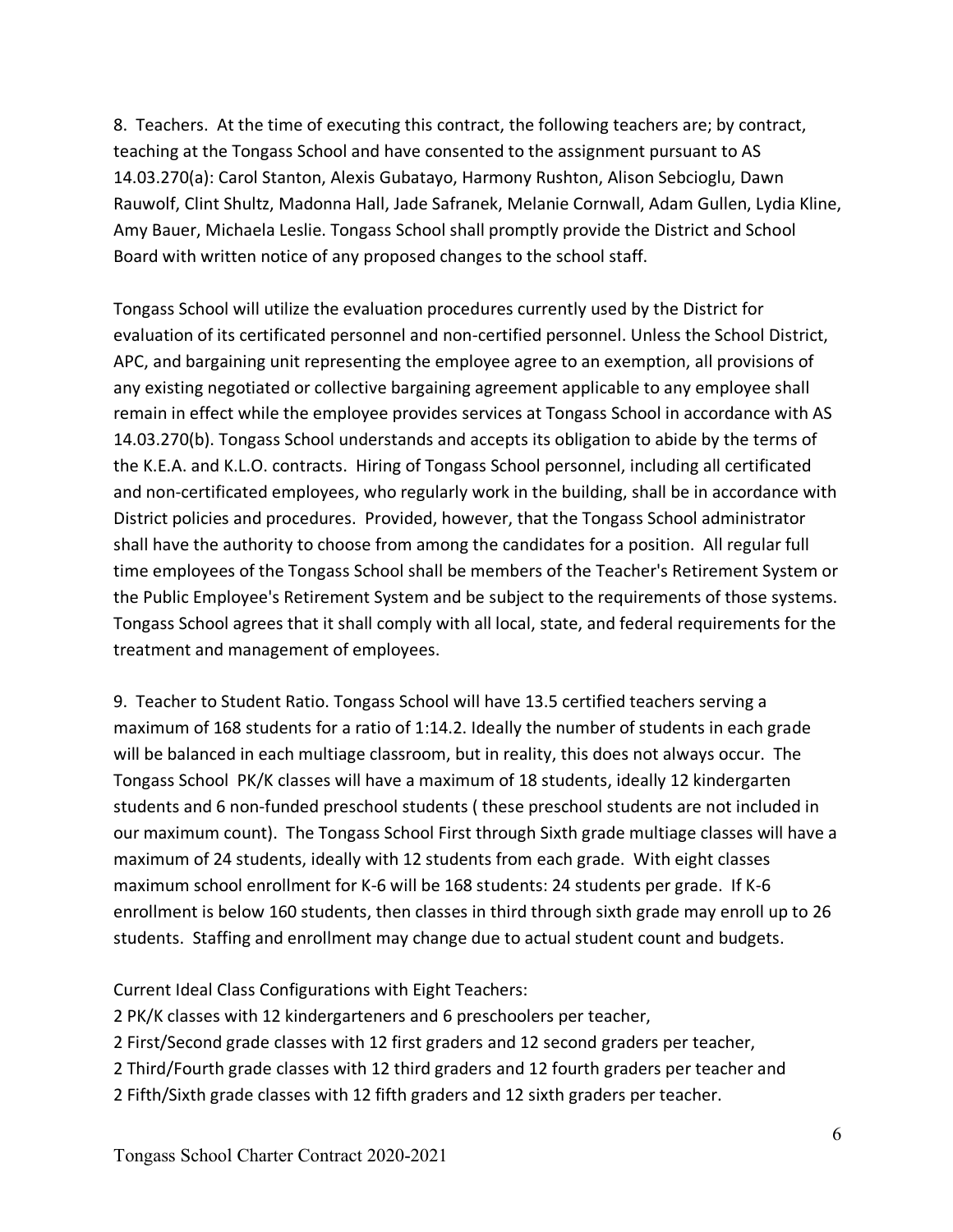10. Number of Students to be Served. Tongass School will serve students in grades preschool through sixth. The Tongass School implements multiage and team teaching and also offers a nonfunded preschool program. The Tongass School also houses a District special needs preschool. The school previously offered a Tongass School of Arts and Sciences Home School Program which provides families and students access to curriculum, and a certified instructor, who provided monitoring and support for K-6 students following correspondence school regulations. Home school students followed the admissions policies with the exception of class size limit; therefore, they did not participate in the lottery process. While we have not offered this program since 2014-2015, considering the changes due to a global pandemic, this is a program we may want to re-evaluate for the future. We understand that should Tongass School pursue the restart of a correspondence program, the School District will allocate funding in the same manner the State of Alaska foundation formula program funds correspondence student enrollments, pending confirmation by the State of Alaska Department of Education and Early Development for reactivation of the Ketchikan Arts and Sciences Homeschool. Projected student enrollment, as of April 15, will determine staffing and budgets for the charter school for the following year (per approved MOA). Student enrollment may be adjusted pursuant to the admission procedures set forth in the Admissions Policy if there is increased student demand to attend Tongass School.

11. Term of Contract. This contract between the School Board and Tongass School shall be effective upon execution and shall be reviewed annually. The contract has been approved for a period of ten (10) fiscal years and will-terminate on June 30, 2031 subject to renewal thereafter. Tongass School will also seek a **ten (10)** year contract with the State.

12. Termination. Pursuant to AS  $14.03.255(c)(12)$ , this contract may be terminated by the School Board for Tongass School's failure to meet educational achievement goals or fiscal management standards, for a default in any material provision of this agreement or for other good cause. The School Board shall provide at least 30 calendar days written notice to Tongass School of its intent to terminate this contract and the reasons therefor. If Tongass School fails to remedy the cause for termination within the time provided in this notice, then this contract shall automatically terminate at the end of the stated time. Any unused funds remaining shall immediately be returned to the School District upon such termination. Tongass School may terminate the contract on an annual basis. In such event, Tongass School shall notify the District by February 1 of a given school year of its intent to cease operations the following school year.

13. Compliance with Regulatory Requirements. Tongass School warrants that it will comply with all local, state and federal laws and regulations applicable to public schools and all requirements imposed on charter schools by School District policies and regulations.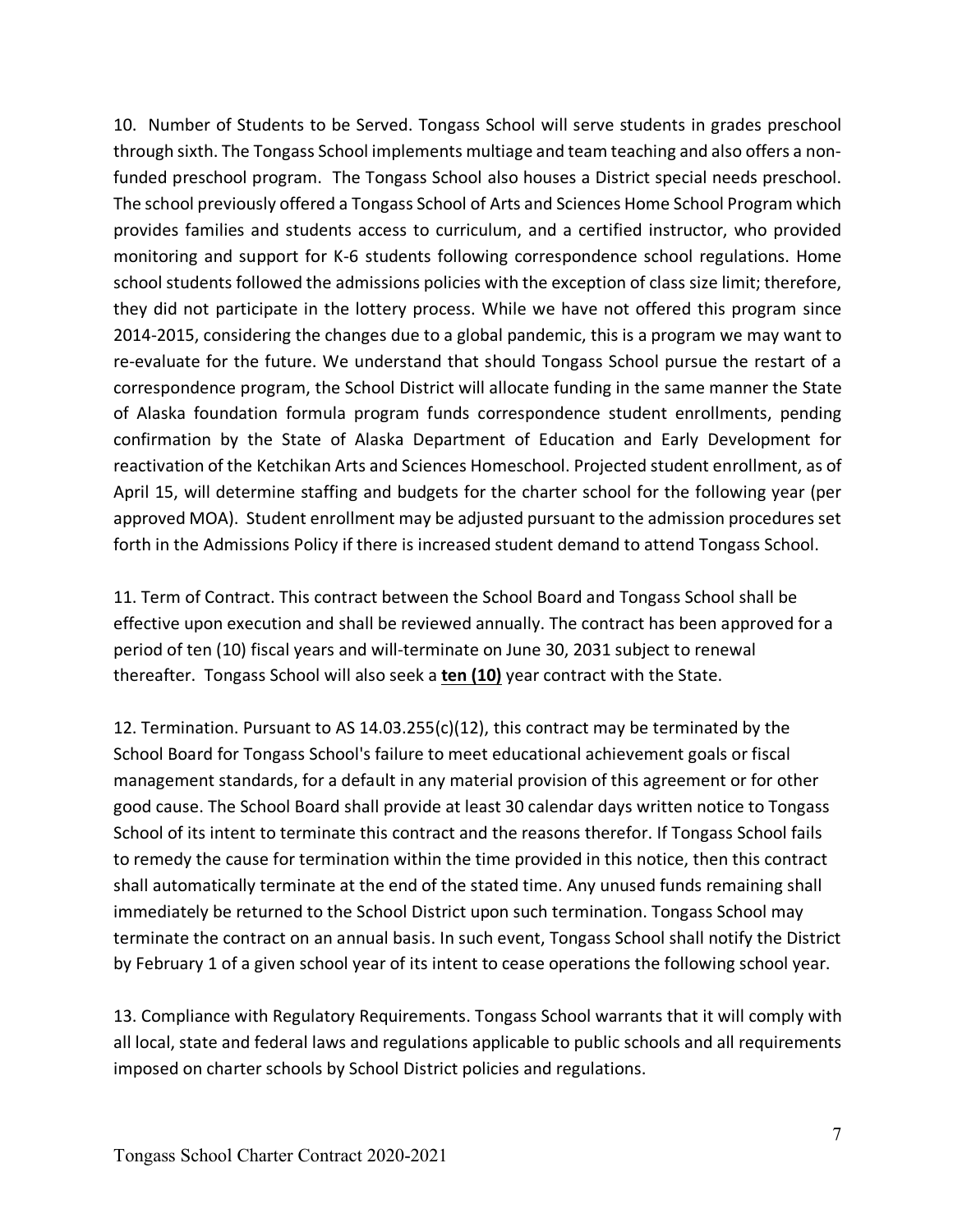14. Risk Management. The School District agrees to provide for liability and risk insurance through the insurance program with Ketchikan Gateway Borough. This program shall include purchase of insurance coverage as directed by the School District. Tongass School agrees that it will coordinate all risk management activities through the Borough's risk management office. Tongass School shall not compromise, settle, negotiate, or otherwise affect any disposition of potential claims asserted against it without the School District's prior written approval.

Tongass School agrees to operate in such a manner as to minimize the risk of injury or harm to students, employees, and others. Tongass School shall comply with all Board policies and regulations except those items waived by the School Board, and comply with all applicable federal and state laws, concerning student welfare, safety and health, including, without limitation, Board policies and laws addressing the reporting of child abuse, accident prevention and disaster response, and any state regulations governing the operation of school facilities.

15. Breach of Contract. Failure to comply with the provisions of the contract between the charter school and the Board is considered a breach of contract and may result in the termination of the charter school. During the charter school's annual review with the Board, compliance with the provisions of the contract will be monitored. If any allegations of noncompliance with the charter school contract (either by the charter school or by the school district) are presented either during -the annual review or at any other time, then the Board shall investigate these allegations. Prior to canceling the charter school contract, the Board and the charter school shall attempt to remedy any violations of the contract.

Although this contract is for the operation of Tongass School for a period of ten (10) years, any financial commitment on the part of the School District contained in this contract is subject to annual appropriation by the School Board and the parties agree that the School District has no obligation to fund the financial obligations under this contract other than for the current year of the contract term. The parties also agree that the School District has no obligation to provide the services described within this contract other than for the current year of the contract term.

16. The Academic Policy Committee. The Tongass School Academic Policy Committee (hereinafter "the APC) will establish academic policies and goals for Tongass School, and serve any other functions of the academic committee of a charter school contemplated by Alaska Statute 14.03.250 et seq., or otherwise reflected in the amended application of Tongass School. The Committee shall submit a written report yearly to the Ketchikan Gateway Borough School District Superintendent to provide information regarding progress toward achieving the APC's policies and goals. Copies of the reports shall be provided to the School Board.